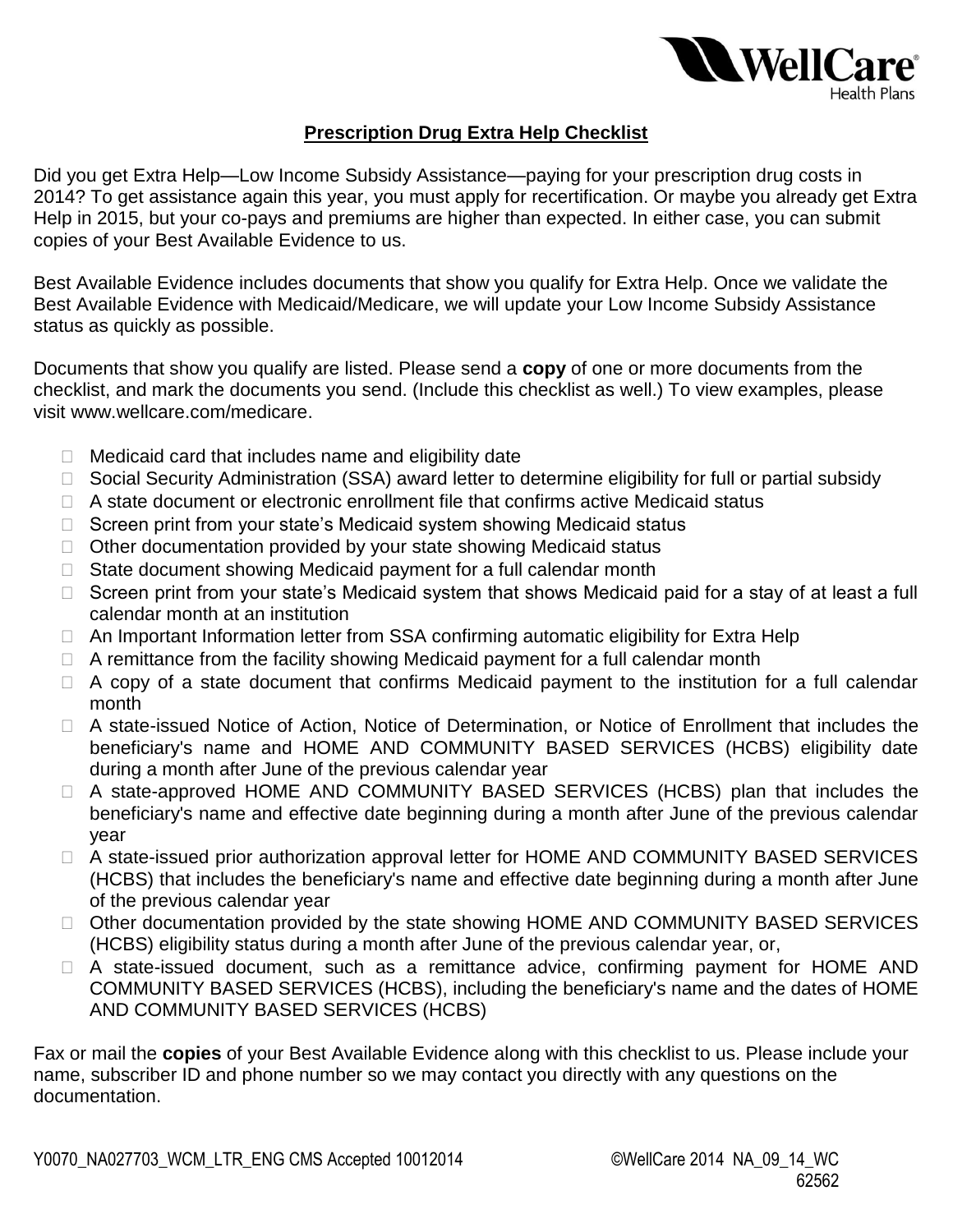## Fax directly to our enrollment team toll-free at 1-866-889-8241 or mail to: *OR MAIL TO:*  WellCare Attn: LISOVR P.O. Box 31392 Tampa, FL 33631-3392

 more Extra Help, please call Customer Service. For more information, please visit pages 114-115 of the *"Medicare and You" 2015* publication listed on the following Web site: If you have already submitted copies of your Best Available Evidence and believe you are eligible for even

## **[www.medicare.gov/publications/pubs/pdf/10050.pdf](http://www.medicare.gov/publications/pubs/pdf/10050.pdf)**

 If you have any questions, please call Customer Service toll-free at the number listed below for your state and plan.

## For these plans only, please call: **All other plans, please call:** All other plans, please call:

 WellCare Access (HMO) WellCare Select (HMO) WellCare Liberty (HMO) WellCare Comp Access (HMO)

| Arkansas          | 1-800-316-2273                              | Arkansas        | 1-800-316-2273 |
|-------------------|---------------------------------------------|-----------------|----------------|
| Connecticut       | 1-866-635-7047                              | Connecticut     | 1-866-579-8006 |
| Florida           | 1-866-637-8041                              | Florida         | 1-888-888-9355 |
| Georgia           | 1-866-482-3361                              | Georgia         | 1-866-334-7730 |
| <b>Illinois</b>   | 1-866-439-1190                              | <b>Illinois</b> | 1-866-334-6876 |
| Kentucky          | 1-877-560-3206                              | Kentucky        | 1-877-560-2766 |
| Louisiana         | 1-866-530-9488                              | Louisiana       | 1-866-804-5926 |
| Mississippi       | 1-800-316-2273                              | Mississippi     | 1-800-316-2273 |
|                   | N/A                                         | New Jersey      | 1-866-687-8570 |
| <b>New York</b>   | 1-866-482-3363                              | <b>New York</b> | 1-800-278-5155 |
| New York: Liberty | 1-866-491-5746                              |                 | N/A            |
| Ohio              | 1-866-530-9487                              | Ohio            | 1-866-687-8815 |
| South Carolina    | 1-800-316-2273                              | South Carolina  | 1-800-316-2273 |
| Tennessee         | 1-800-316-2273                              | Tennessee       | 1-800-316-2273 |
| Texas             | 1-866-530-9495                              | <b>Texas</b>    | 1-866-687-8878 |
|                   | <b>TTY</b> for all states<br>1-877-247-6272 |                 |                |

 Monday–Friday 8 a.m. to 8 p.m. Between October 1 and February 14, representatives are available Monday–Sunday, 8 a.m. to 8 p.m.